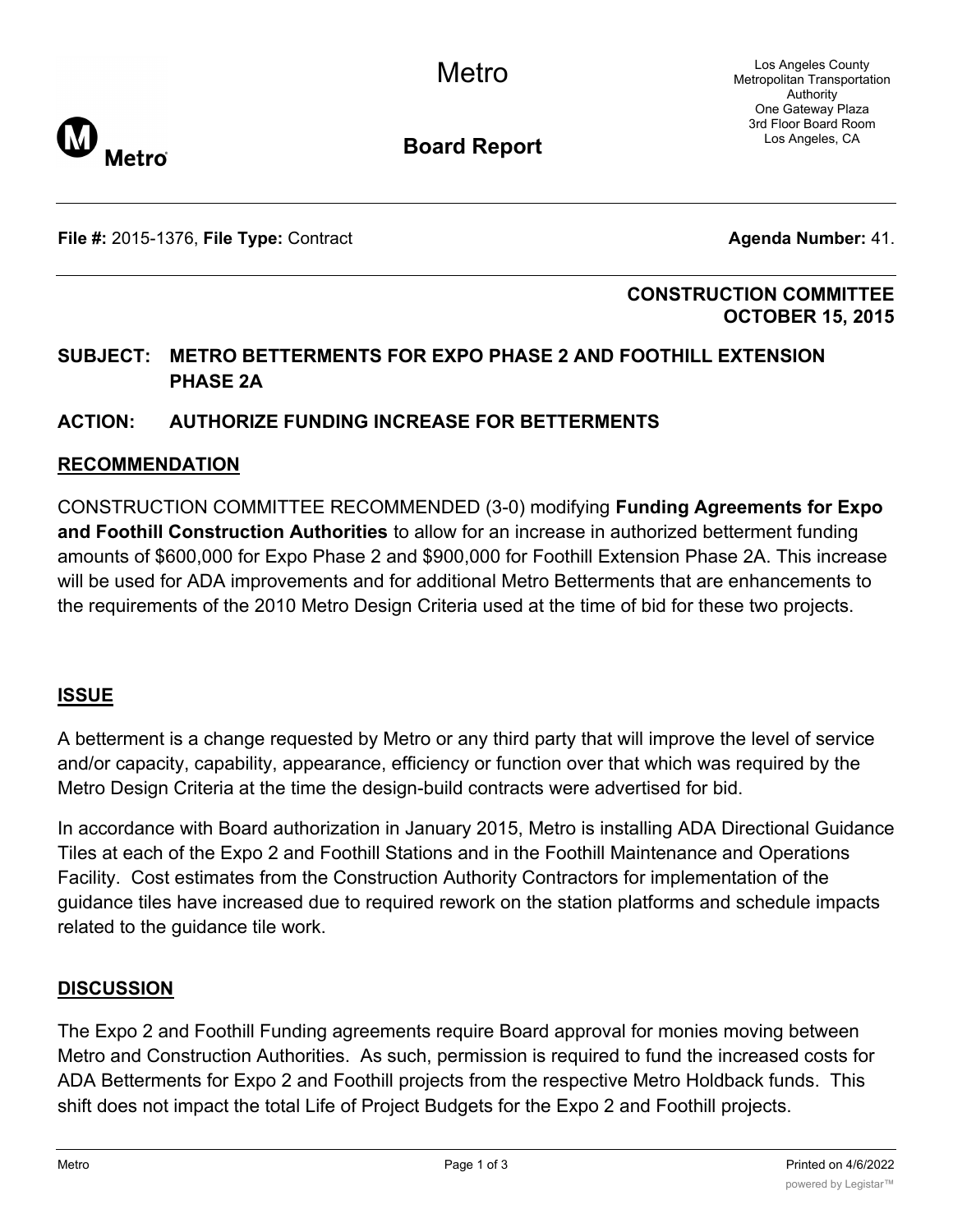Modifications for the Expo and Foothill Funding Agreements were approved by the Metro Board in January 2015 to authorize use of Metro holdback funds up to \$450,000 for Expo Phase 2 and \$9 Million for Foothill Extension Phase 2A.

The Construction Authority Contractors are utilizing their primary resources to achieve substantial completion of the respective projects by the end of 2015 and have revised their cost proposal for the ADA Guidance Tile Betterment to account for schedule impacts and the need to add resources to complete this betterment.

The cost estimate for Expo has increased by \$200,000 from \$450,000 to \$650,000 to complete the ADA Guidance Tile work. Modification of the Expo Funding Agreement will be required so that Metro holdback funds can be used to fund the enhanced ADA guidance system at the increased amount. Staff also recommends an additional \$400,000 be included for a total increase of \$600,000 to cover any further changes to the guidance tile work and to fund additional betterments as agreed to by Metro and the Expo Construction Authority.

The cost estimate for Foothill guidance tile has increased by \$300,000 from \$600,000 to \$900,000 as a result of resource and schedule impacts due to installation of guidance tiles. Modification of the Foothill funding agreement will be required so that Metro holdback funds can be used to fund the enhanced ADA guidance system at the increased amount. Staff also recommends an additional amount of \$600,000 be included for a total increase of \$900,000 to cover any further changes to the guidance tiles and to fund additional betterments as agreed to by Metro and the Foothill Construction Authority.

# **DETERMINATION OF SAFETY IMPACT**

Directional assistance tiles will enhance Metro ADA passenger's ability to safely navigate rail stations to and from elevators, platforms and train doorways.

# **FINANCIAL IMPACT**

Exposition Light Rail Phase 2: Funding needed in addition to the original \$450,000 to provide ADA Guidance Tiles and added contingency for other Metro Betterments is \$600,000. The source of funds for this recommendation is project funds from the Metro holdback portion of the project budget. There is no impact to the total Life of Project Budget for the Expo 2 project

Metro Gold Line Foothill Extension Phase 2A: Funding needed in addition to the original \$600,000 to provide ADA Guidance Tiles and added contingency for other Metro Betterments is \$900,000. The source of funds for this recommendation is project funds from the Metro holdback portion of the project budget. There is no impact to the total Life of Project Budget for the Foothill project

Since this is a multi-year project, the Executive Director of Program Management Project Manager